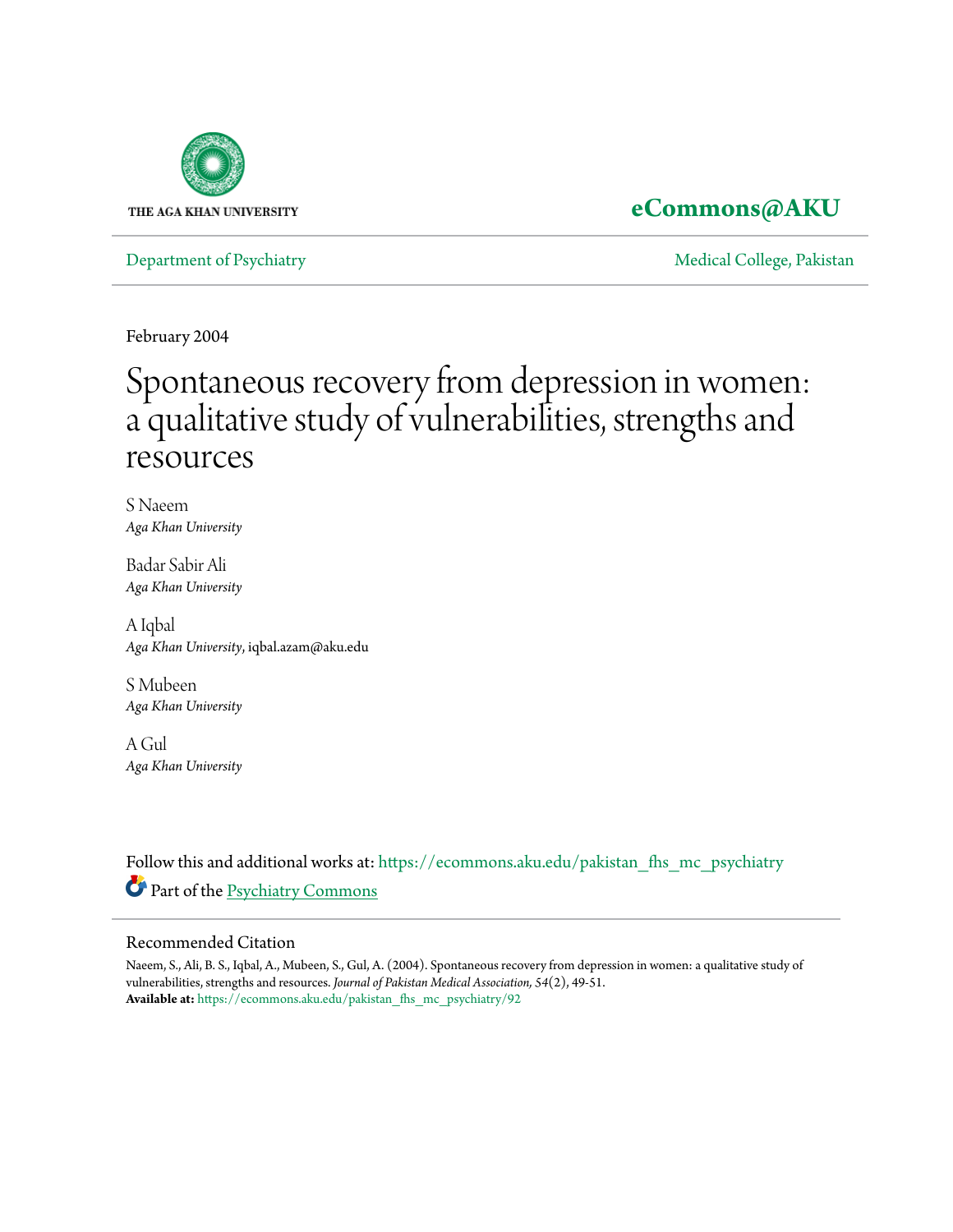# **Spontaneous Recovery from Depression in Women: a Qualitative Study of Vulnerabilities, Strengths and Resources**

S. Naeem **(** Department of Psychiatry The aga Khan University, Karachi. **)** 

B.S. Ali **(** Department of Family Medicine The aga Khan University, Karachi. **)**  A. Iqbal **(** Department of Community Health Sciences\*\*, The aga Khan University, Karachi. **)** 

S. Mubeen,A. Gul **(** Department of Community Health Sciences\*\*, The aga Khan University, Karachi. **)**

#### **Abstract**

**Objective:** To gain insight into the perceived vulnerability and restitution factors for anxiety/or depression.

**Methods:** Focus group discussion of seven married women recovered spontaneously from anxiety and/or depression, belonging to a lower middle class semi-urban community of Karachi.

**Results:** Poverty, unemployment, abuse and on going difficulties were perceived as risk factors for depression, A reliable social support system, positive thinking approach, faith, prayers, and experiencing a "turning point" event were reported as factors that promoted recovery from anxiety and/or depression.

**Conclusion:** Individual vulnerabilities, strengths and resources can have an important role in recovery from anxiety and/or depression in women (JPMA 54:49;2004).

#### **Introduction**

The life time risk of an individual developing a depressive episode now approaches 15%. 1 The World Health Organisation ranks depression as the world's fourth greatest public health problem 2 with an expected certain increase in the burden in future. 3 Women are said to have a 1.7 times life time risk of developing a major episode in United States 1 ; a greater than twice male to female ratio has been reported in Pakistan. 4,5 Many ailments are self-limiting and improve with time irrespective of treatment 6 and this change is called spontaneous remission or in statistical terms regression to the mean. Rearchers have tried to explore the factors that influence this phenomenon. For anxiety and depression severity of the initial episode, duration of depression 2 and a passive dependent personality trait 7 are reported as barriers to spontaneous recovery. Goldberg et al studied certain social and personality factors that help a person in recovering from anxiety and depression and termed these 'factors for restitution'. 8 The extent of influence of adverse life events/stressors on remission is still open to debate 7 though it is reported that, there is a difference in recovery between those who suffer from adverse life events/stressors and those who do not inspite of adequate treatment. 9 Community based studies in various regions of Pakistan have reported figures for depression in women varying from 66% in rural Punjab5 to 30% in semi-urban Karachi.l0 The health services in Pakistan are ill equipped in terms of resources to deal with this burden, and factors of vulnerability and restitution need to be explored in order to prevent/minimize morbidity from anxiety and/or depression. This paper analyzes these factors in a group of women who made a spontaneous remission/recovery from anxiety and/or depression.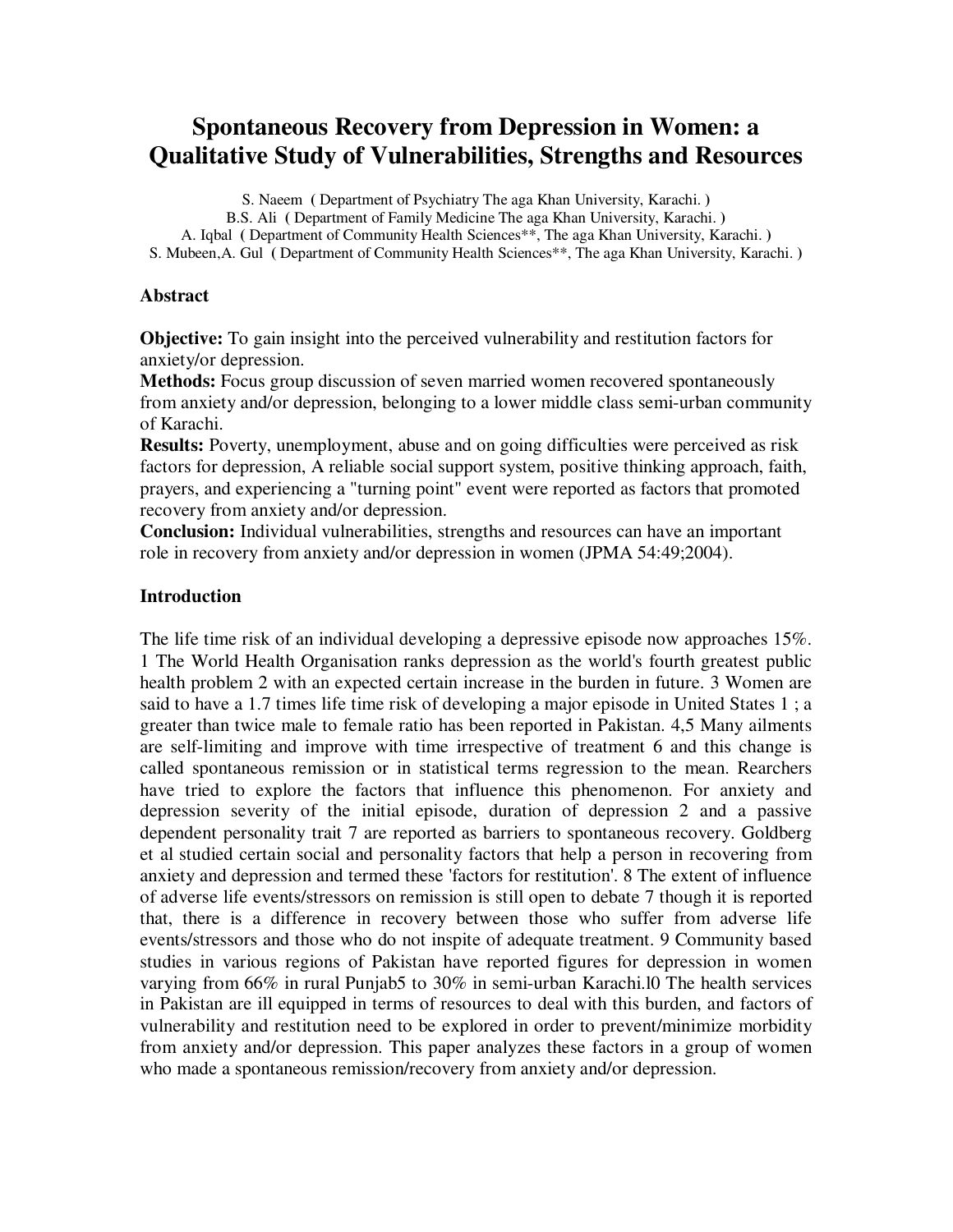#### **Methods**

This is a nested study from a randomized controlled trial to see the effects of brief counseling by minimally trained community counselors on levels of anxiety and/or depression in women of their own community.11 In this RCT the an indigenously developed and validated instrument "Aga Khan University Anxiety and Depression Scale (AKUADS)"12.13 was used to identify anxious and/or depressed women in a semi-urban community of Karachi, who were then randomized to intervention or control groups. A survey carried out after 8 weeks of counseling of the intervention group showed that out of the 150 women in the control group, spontaneous improvement had occurred in 19 and 10 of them were no longer anxious and/or depressed according to AKUADS scores. These 10 women were invited for Focus Group Discussion (FGD) but only 7 consented. All of them were married, were between 22- 40 years and had 1-8 children. Only 4 could read and write. The FGD was conducted at a local hospital in the community. A guideline was prepared to explore the perceptions of causes for poor mental health in the group (vulnerability factors) and the strengths, resources and coping strategies that had helped their recovery (restitution factors). Guidelines for Focus Group Discussion (FGD) Introduction and explanation of the process. - What is mental health? - How do you recognize poor mental health? - What are the factors for poor mental health? - What do you do to cope with such problems? - What has helped in the past? Did any significant event occur in the past few months? - Any suggestions or recommendations for improving the mental health of your community?

#### **Results**

Perceptions of causes of poor mental health (vulnerability factors) The group regarded unemployment and poverty as the main causal factors for poor mental health. Most of them felt that worries related to day to day problems would keep adding up and every additional need, e.g., a marriage or an illness in the family could trigger a state of 'tension' or 'depression'. Some of the ongoing difficulties that were thought to be compounding the financial problems were: 'not having enough earning members in the family', 'living in a rented accommodation' or the realization that 'there were many daughters that needed to be married off,' Strengths, resources and coping strategies (restitution factors) What was noticeable in this group was the absence of severe relationship problems or domestic abuse, only one woman reported occasional abuse. Sharing worries/problems with immediate family members, other relatives, friends or neighbors was often used as a coping strategy. "...if we go to someone else and share our problems, it reduces our tension. If we stay quiet the tension builds up". Each participant had someone whom they could turn to when in distress. This reflected a fairly reliable support system. Crying was another source of reducing 'tension' for this group. "... a little bit of crying makes the heart feel lighter". The participants also emphasized keeping a positive approach towards life helped them to over come 'tension'. "... when we look at other people who have more problems than us, then our own problems (worries) seem minor." Faith in Allah (God) also helped them ward off anxiety / depression. "... offering namaz (prayers) five times a day and the thought that Allah is with us keeps distressing thoughts away" Positive events When asked about any recent positive event in their lives,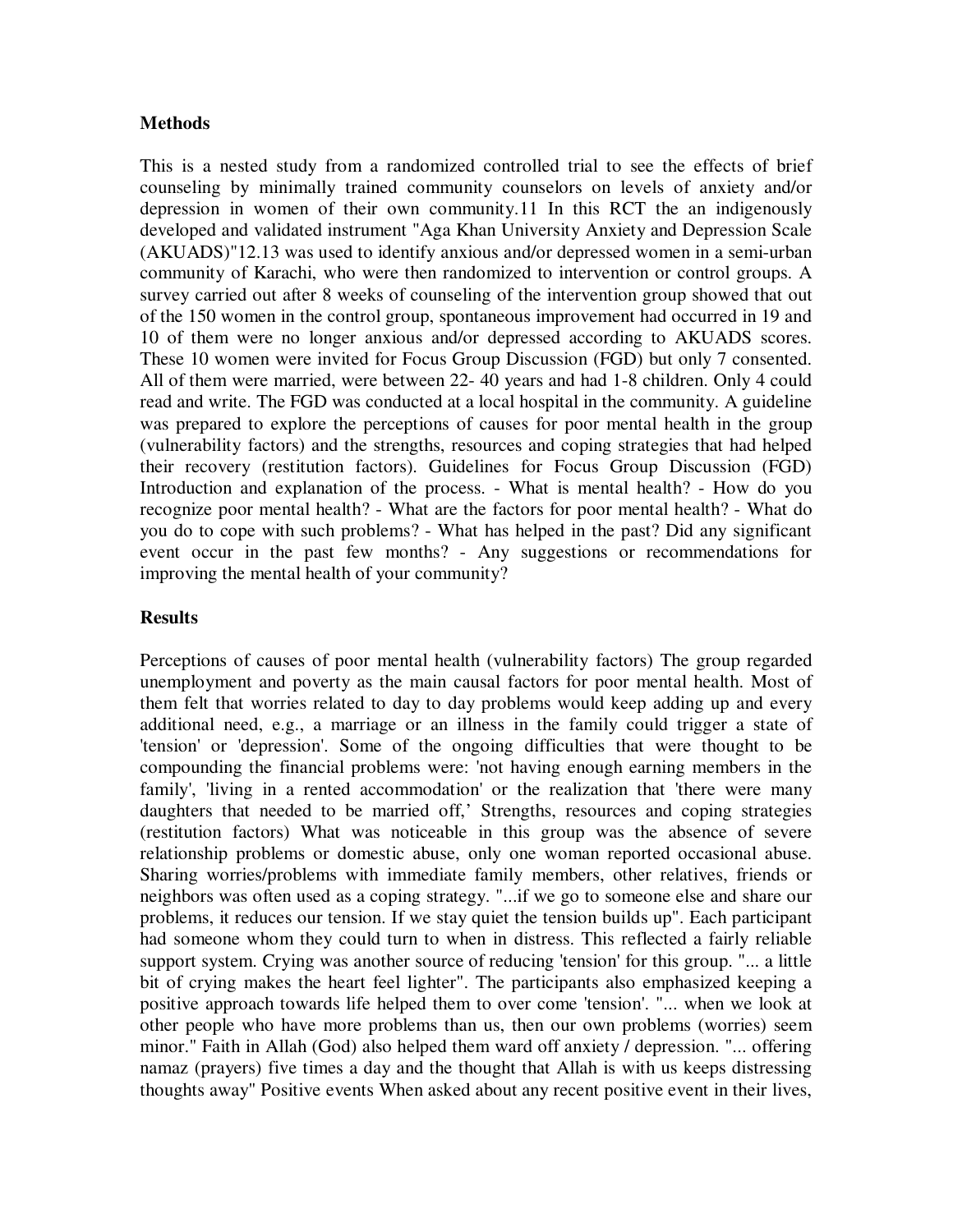that might have occurred during this period two women reported: "... I had a son after 11 years of my marriage". " ...I have forgotten all about my sorrows because of my daughter's success in the matriculation exams". But interestingly, when asked if they had perceived any positive changes in themselves over the past two months, they were not aware of any significant change.

## **Discussion**

Abuse has been reported as a risk factor for depression in other studies 11 and this study lends credence to it. A dependable social support system was reported by the participants as a restitution factor which is also similar to other studies, Esquiage et al14 had found an association between depression and low satisfaction with their social support in women. Kuboki 15 mentioned psychosocial support as one of the important factor resulting in improvement of mild depression. Women in this study reported using crying as a method of catharsis. Peden 7 in a qualitative study on recovery from depression cited cognitive strategies as being crucial and interestingly the participants of our study new that positive thinking can have a positive effect on their mood. Muelle et al 17 have observed an association of religious involvement and spirituality with lower levels of anxiety, depression and suicide. Also Baetz et al 18 in their recent study on Canadian psychiatric in-patients observed less severe depressive symptoms among frequent church attendees, having faith and praying have been mentioned as ways for reducing tension by the women involved in our FGDs. Turning point experiences have been mentioned by Peden as playing an important role in recovery from depression. 19 Brown et al 20 termed such positive events as 'fresh start events' that help recovery. Two out of seven in our group reported such an event during the 8 week study period. This study confirms that the vulnerabilities, strengths and resources identified in studies conducted in other countries are similar to those identified by our study population. The similarity suggests that the results could probably be cautiously generalized to other areas of Pakistan, though the authors remain conscious that the small numbers and just one semi-urban setting are limitations.

## **Acknowledgements**

We wish to thank all the people of Qayoomabad, and the administration of Sir Syed Hospital Qayoomabad who helped us in conducting this project. We are also grateful to the University Research Council of Aga Khan University that gave us the required funds.

## **References**

1. Kessler RC, McGonalge KA, Zaho S, et al Lifetime and 12-month prevalence of DSM-III-R psychiatric disorders in the United States Results from the National Co-morbidity Survey Arch Gen Psychiatry 1994;518-19.

2. Murray CJL, Lopez AD Evidence-based health policy-lessons from the global burden of disease study. Scienc. 1996; 274740-41.

3. Thase ME. Recurrent Depression: Current perspectives [Accessed on May 2003J http/ /www.suicidparasuicide.rumos.com/en/articles/psychiatry/recurrent-dep ression.html